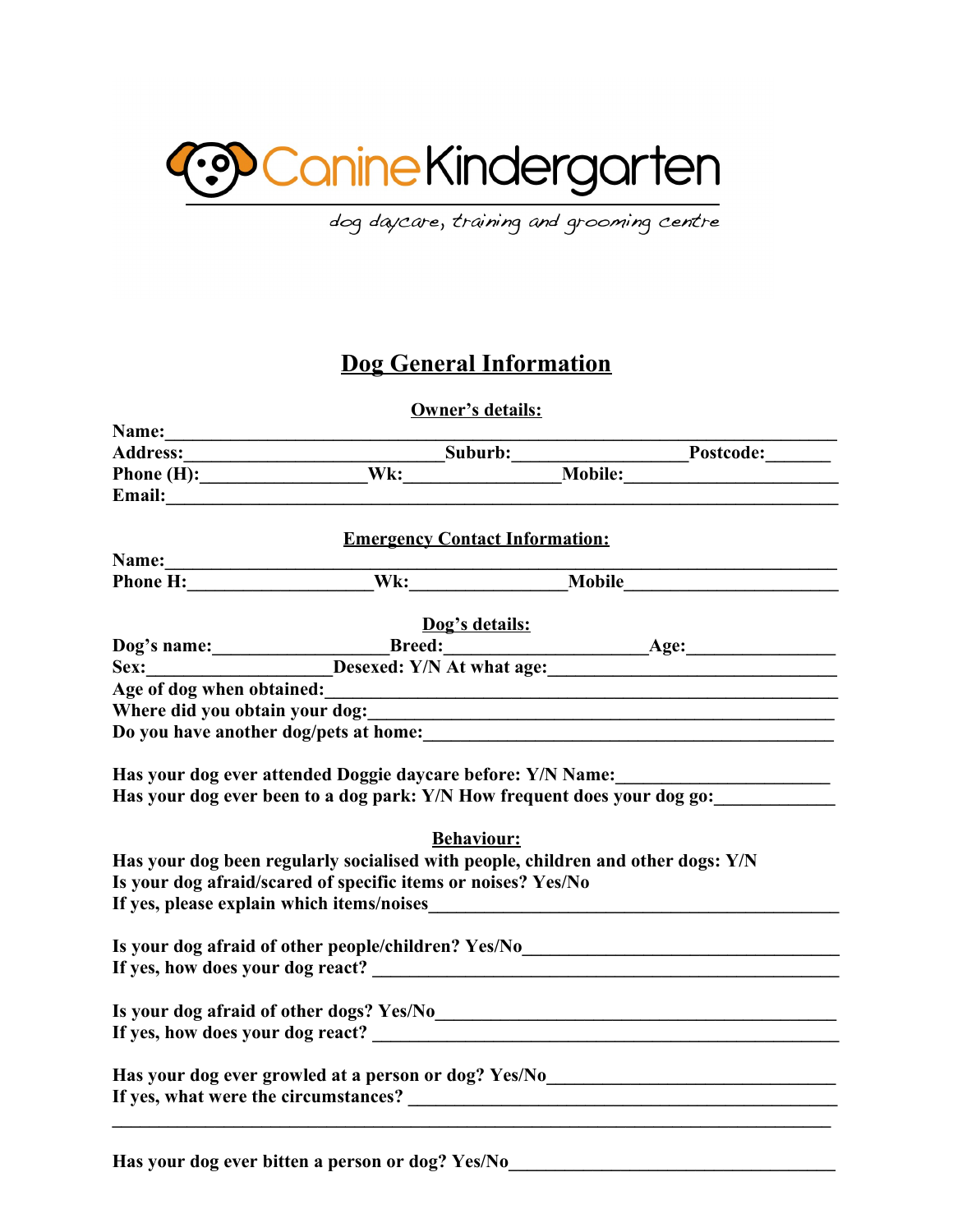| Has your dog ever growled or snapped at a person who has taken his/her food or toys<br>away? Yes/No                                                 |  |  |  |  |
|-----------------------------------------------------------------------------------------------------------------------------------------------------|--|--|--|--|
|                                                                                                                                                     |  |  |  |  |
| Is your dog toy, food or people possessive? Yes /No:____________________________                                                                    |  |  |  |  |
| If yes, what were the circumstances?<br>,我们也不会有什么。""我们的人,我们也不会有什么?""我们的人,我们也不会有什么?""我们的人,我们的人,我们的人,我们的人,我们的人,我们的人,我们的人,我                            |  |  |  |  |
| Has your dog ever suffered from separation anxiety? (Eg: Whine or bark constantly, pace,<br>display destructive behaviours, dig holes or scratch at |  |  |  |  |
| Has your dog had any formal dog training? Yes/No________________________________                                                                    |  |  |  |  |
| <u> 1989 - Johann John Stone, mars and deutscher Stone († 1989)</u>                                                                                 |  |  |  |  |
| Is your dog toilet trained?                                                                                                                         |  |  |  |  |
| Does your dog have a bathroom command? Yes/No___________________________________<br>If yes, what is it?                                             |  |  |  |  |
| Are there any specific breeds that your dog is not comfortable with: Yes/No<br>If yes, please give breeds and why?                                  |  |  |  |  |
| Does your dog display any of the following behaviours?                                                                                              |  |  |  |  |

**\_\_\_\_\_\_\_\_\_\_\_\_\_\_\_\_\_\_\_\_\_\_\_\_\_\_\_\_\_\_\_\_\_\_\_\_\_\_\_\_\_\_\_\_\_\_\_\_\_\_\_\_\_\_\_\_\_\_\_\_\_\_\_\_\_\_\_\_\_\_\_\_\_\_\_\_\_**

| <b>Mouthing: Y/N</b> |     | Urinating/marking: Y/N |     | <b>Eating faeces: Y/N</b> |     |
|----------------------|-----|------------------------|-----|---------------------------|-----|
| <b>Barking:</b> Y/N  |     | Digging:               | Y/N | Jumping:                  | Y/N |
| Shyness: Y/N         |     | <b>Mounting:</b>       | Y/N | <b>Chewing:</b>           | Y/N |
| Crying:              | Y/N | <b>Food allergies:</b> | Y/N |                           |     |

**\_\_\_\_\_\_\_\_\_\_\_\_\_\_\_\_\_\_\_\_\_\_\_\_\_\_\_\_\_\_\_\_\_\_\_\_\_\_\_\_\_\_\_\_\_\_\_\_\_\_\_\_\_\_\_\_\_\_\_\_\_\_\_\_\_\_\_\_\_\_\_\_\_\_\_\_\_ \_\_\_\_\_\_\_\_\_\_\_\_\_\_\_\_\_\_\_\_\_\_\_\_\_\_\_\_\_\_\_\_\_\_\_\_\_\_\_\_\_\_\_\_\_\_\_\_\_\_\_\_\_\_\_\_\_\_\_\_\_\_\_\_\_\_\_\_\_\_\_\_\_\_\_\_\_ \_\_\_\_\_\_\_\_\_\_\_\_\_\_\_\_\_\_\_\_\_\_\_\_\_\_\_\_\_\_\_\_\_\_\_\_\_\_\_\_\_\_\_\_\_\_\_\_\_\_\_\_\_\_\_\_\_\_\_\_\_\_\_\_\_\_\_\_\_\_\_\_\_\_\_\_\_**

**If yes to any of the above please provide details:**

| Has your dog ever jumped over a fence or attempted to escape from your yard? |  |
|------------------------------------------------------------------------------|--|
| If yes, please provide                                                       |  |
| details:                                                                     |  |
|                                                                              |  |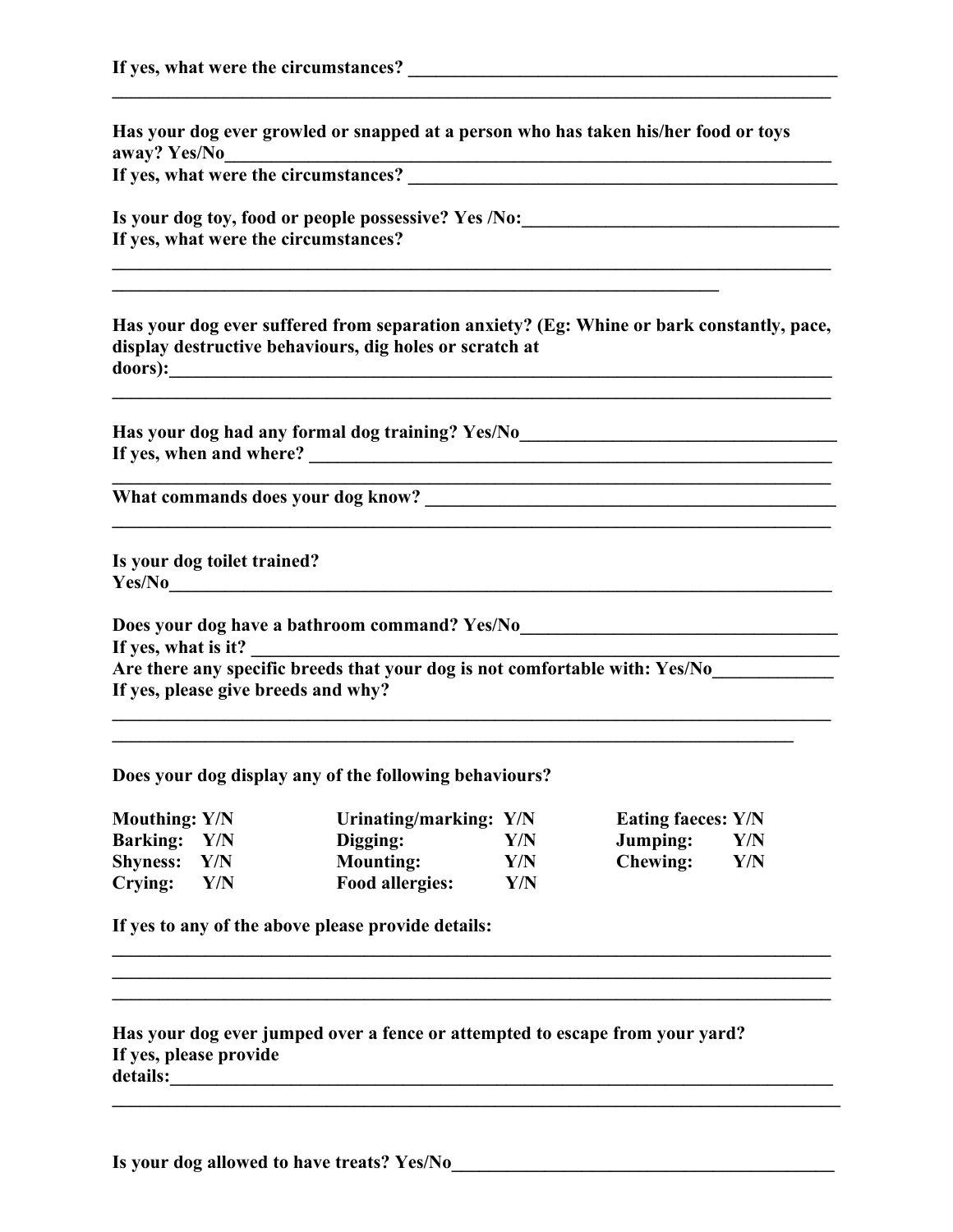## **Health/Grooming:**

| Is your dog on any medication? Yes/No             |  |
|---------------------------------------------------|--|
| If yes, please list medications:                  |  |
| Does your dog have any allergies? Yes/No          |  |
| If yes, to what is he/she allergic?               |  |
| Does your dog liked to be brushed/Yes/No          |  |
| Does your dog have any history of illness? Yes/No |  |
| If yes, please provide                            |  |
| details                                           |  |
|                                                   |  |
|                                                   |  |

**Does your dog have any hip, elbow or joint problems eg: hip/elbow dysplasia? Yes/No\_\_\_\_\_\_\_\_\_\_\_\_\_\_\_\_\_\_\_\_\_\_\_\_\_\_\_\_\_\_\_\_\_\_\_\_\_\_\_\_\_\_\_\_\_\_\_\_\_\_\_\_\_\_\_\_\_\_\_\_\_\_\_\_\_\_\_\_\_\_\_**

**Prior to your dog's visit, you will need to provide a current copy of your dog's vaccination certificate.**

**Your dog must also be on current worming and flea treatment.**

| <b>C5 Vaccination</b>    | $Yes \Box No \Box$ All dogs must be vaccinated against Canine |
|--------------------------|---------------------------------------------------------------|
| Cough                    |                                                               |
| <b>Worming treatment</b> | $Yes \square No \square$ Brand and last dosage                |
| <b>Flea prevention</b>   | $Yes \Box No \Box$ Brand and last dosage                      |
| <b>Heartworm</b>         | $Yes \square No \square$ Brand and last dosage                |

| <b>Veterinarian details</b> |      |  |  |
|-----------------------------|------|--|--|
| <b>Practice:</b>            |      |  |  |
| Vet's Name:                 |      |  |  |
| <b>Address:</b>             |      |  |  |
| <b>Phone:</b>               | Fax: |  |  |
| Email:                      |      |  |  |